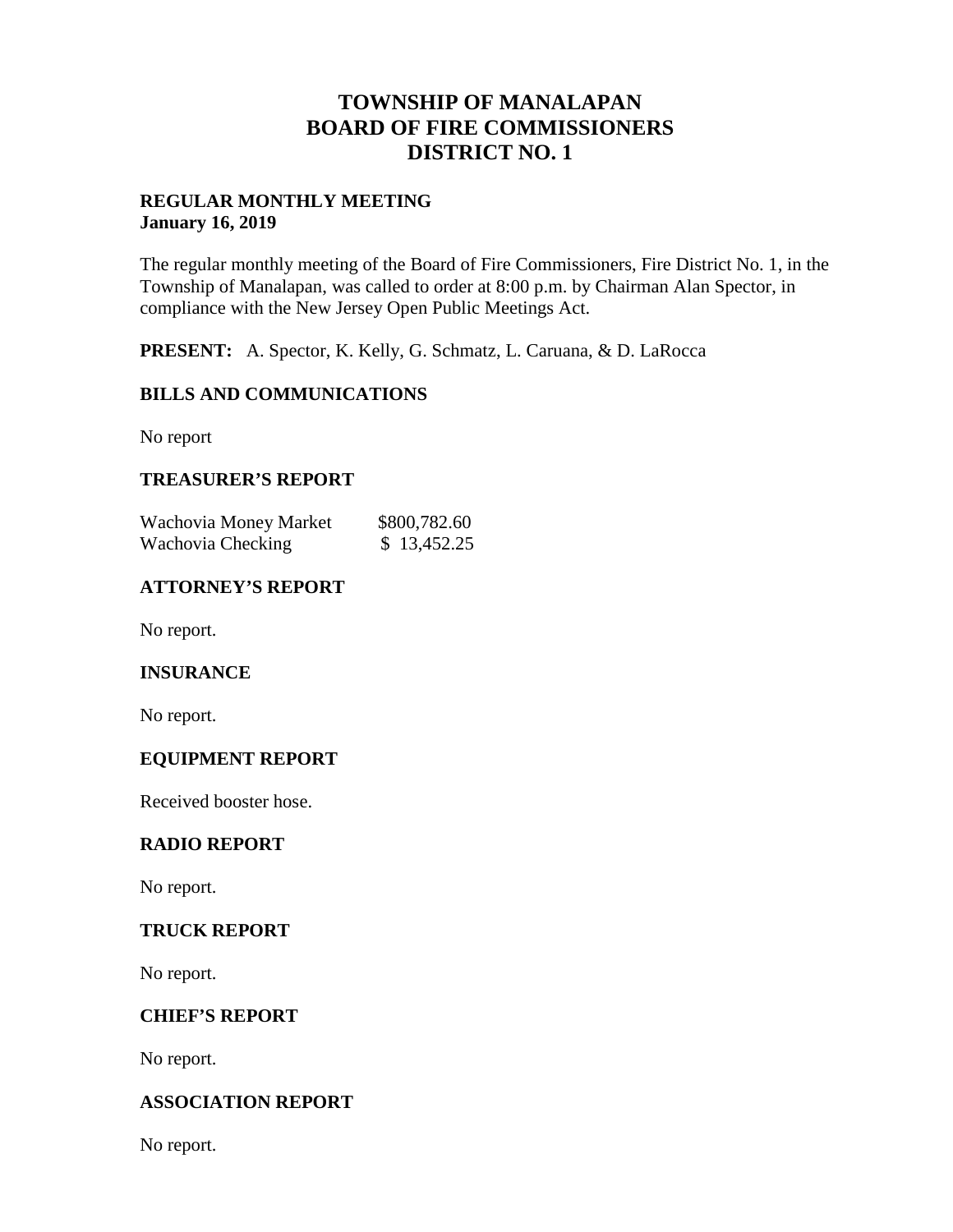#### **TRUSTEES' REPORT**

No report.

## **OLD BUSINESS**

See attached.

#### **NEW BUSINESS**

Commissioner Spector made a motion to pay all vouchers; this was seconded by Commissioner Schmatz. All voted aye.

Meeting opened to the public at 8:34 p.m.

A motion was made by Commissioner Kelly to adjourn; it was seconded by Commissioner Spector and all voted aye.

Meeting adjourned at 8:35 p.m.

Respectfully submitted, Kenneth Kelly, Clerk